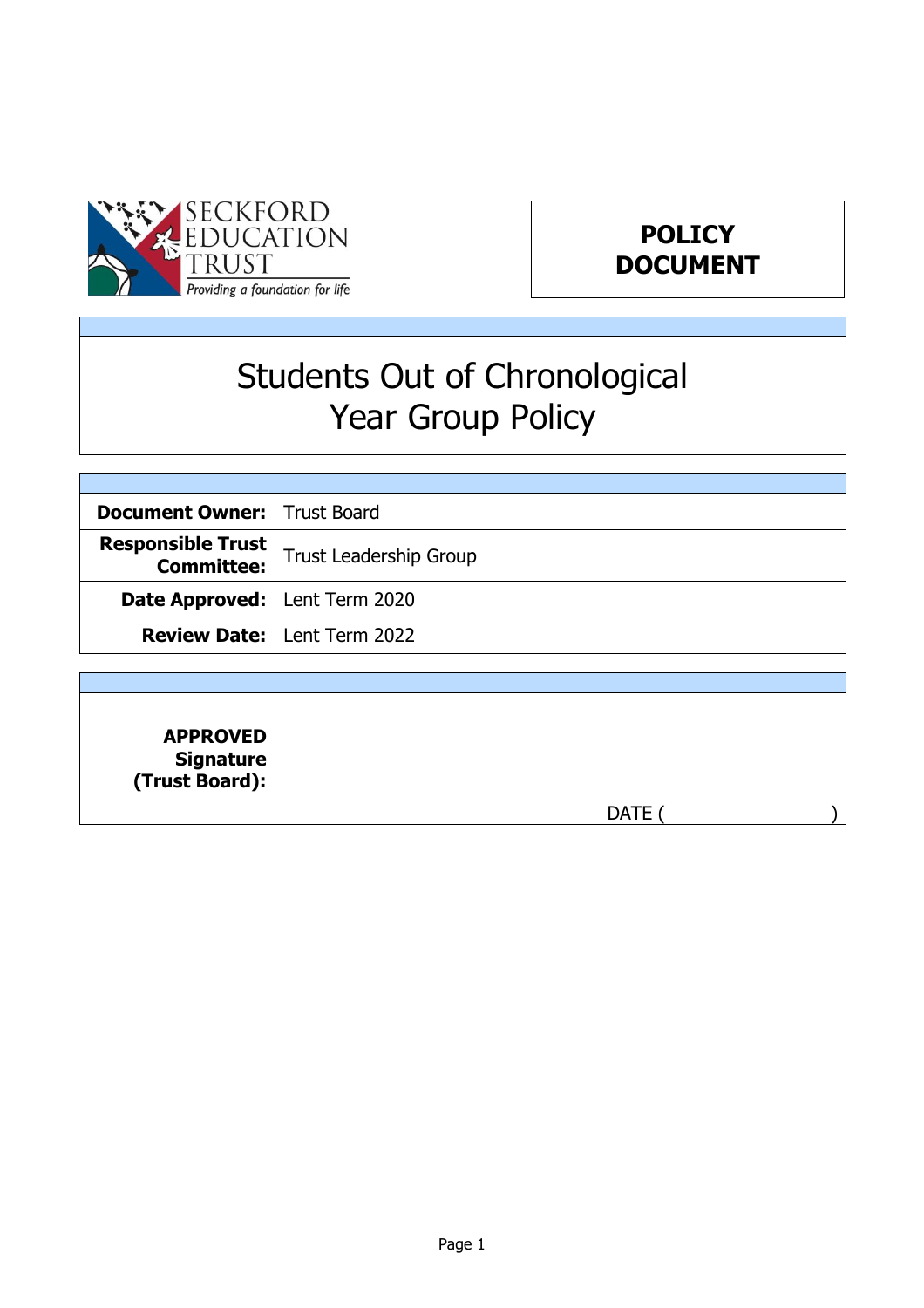## 1. Other relevant policies and documents

- Admissions Policy (SET Beccles School)
- Admissions Policy (SET Ixworth School)
- Admissions Policy (SET Saxmundham School)
- Complaints Policy

# 2. Explanation of terms used in the policy

'Trust' = Seckford Education Trust  $School(s)' =$  schools within the Trust

#### 3. Policy statement

This document outlines the policy for determining decisions on placing students out of their chronological year group in the Trust's Schools. This policy covers the Trust and all its Schools and as such there is no need for each School to have its own policy.

The relevant aspects of the law about education and student's age may be loosely summarised as follows:

- Students must attend school (or receive education other than at school or 'EOTAS') from the start of the term following fifth birthday until around June in their sixteenth year;
- Schools must assess the attainment of students at the end of delivering the full key stage requirements;
- Children's Services Authorities (CSAs) have to provide schools that are suitable for the age, ability and aptitude of students;
- Students are entitled to a broad, balanced, relevant and differentiated curriculum.

Within this framework, there are no legal requirements about how any school should be organised. Nor is there a requirement that students should progress to a new age-related group each year: that this generally happens is custom and practice. There are alternative arrangements, and vertical grouping is one example. The DfE does not take a position on age-related grouping.

Nationally, about 0.3% of Y1 to Y10 students are out of the correct NC Year for their chronological age (DfES data, 2005/6). Parents / carers may feel they have good reasons for asking to have their children placed out of their proper NC Year; but the decision may have serious and unintended consequences for the student, the family and the school. This policy outlines the background and relevant considerations to take into account when looking at this practice. The policy also outlines how a decision should be made. Any decision will be made by the Headteacher of the school, in consultation with the parent(s) / carer(s) of a child who wishes him / her to be placed out of NC Year.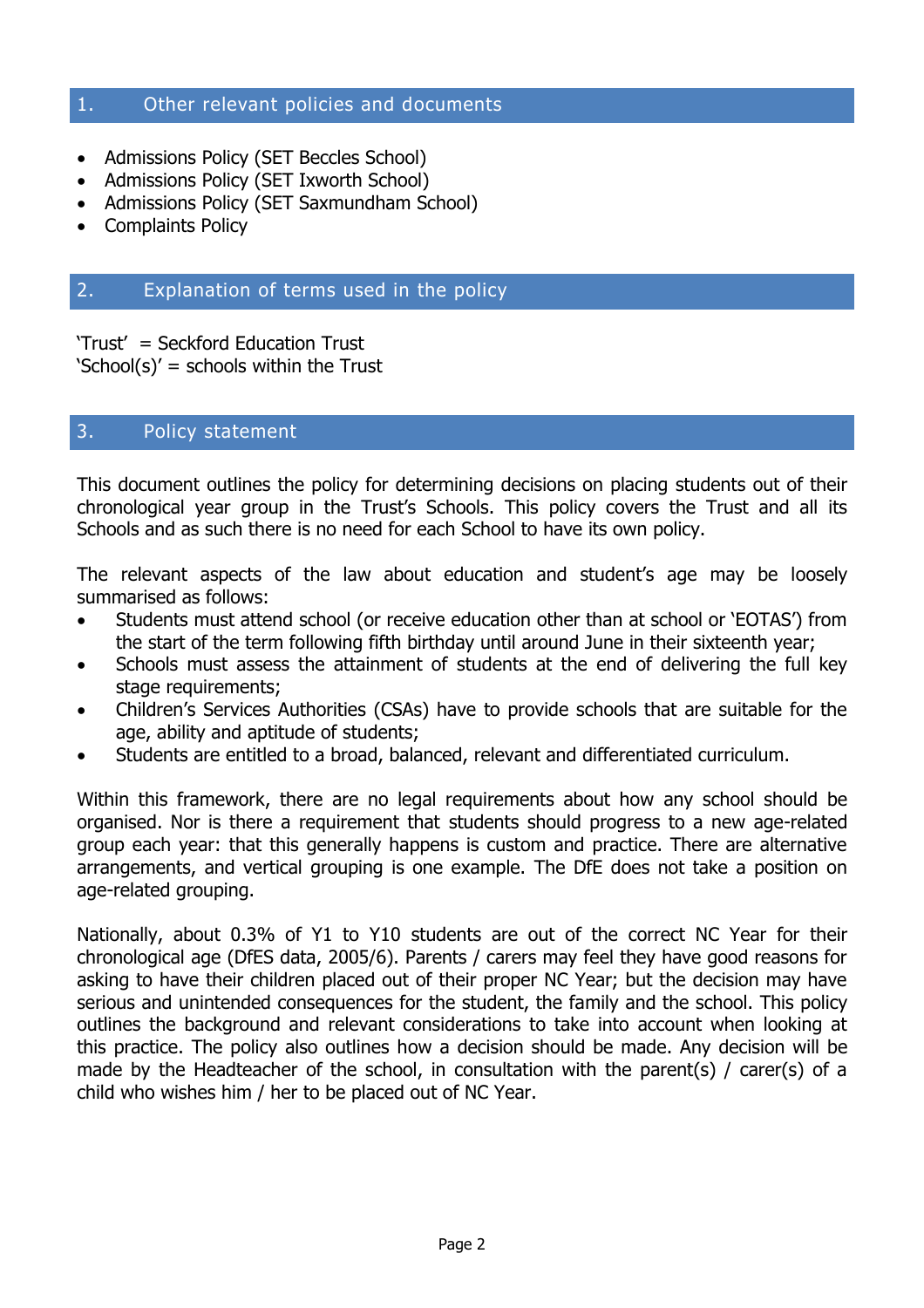# 4. Considerations and background

# 4.1 Evidence of the effectiveness of the practice

There seems to be no systemic UK research on the effectiveness of having students out of their chronological year. Most of the available research evidence comes from USA, Canada and New Zealand, and concerns students who are 'retained' in a grade lower than normal for their chronological age. The extracts in this section illustrate the general findings.

There is little evidence of benefit from retaining students in a class with a lower age group. There is some evidence of short-term improvements in achievement, but this then declines to below that of non-retained peers. Long-term effects include increased 'drop-out rates' and poorer academic achievement, poorer self-esteem, and lower rates of school attendance, as compared with non-retained peers.

The evidence indicates that students who are 'over age' for their grade show significant disengagement from Grade 7 onwards.

"Although this and similar studies indicate that students either show declines in achievement or perform no better after repeating a grade than continuously promoted students, the conclusion that no students improve is, nevertheless, incorrect. The problem is there is no fool proof way to predict which students are likely to benefit from the practice…." Westbury (1994), "The Effect of Elementary Grade Retention on subsequent school achievement and ability". Canadian Journal of Education Vol 19, No. 3, pp 241-250)

Overall, the evidence on students who are placed in a younger year group shows the following:

- Students held back a year continue to struggle academically;
- Some students who are held back a year show a temporary increase in attainment, but this increase disappears when they do move up a class or within 3 years;
- Students who started school a year late tended to show the same problems as they had in the first place;
- Students who have been held back a year often feel anxious about their status with their peers. They tend to see it as a negative and confusing experience;
- As they move up through school, students who continue to work in a younger class show poorer emotional health and many have reported being bullied because they are not with their age-matched peers;
- Problems with attention were not improved by having the student repeat a year;
- No difference in self-concept or classroom behaviour was seen between students who repeated a year and those who moved up;
- Employment chances are negatively affected by repeating a year at school, especially for people from ethnic minorities.

The evidence above shows that placing students with classes of younger students at best makes no difference to their long-term outcomes, and at worst can lead to poorer emotional health, leaving school early, lower attainments and poorer employment prospects.

No research evidence has yet been found which identifies any groups or circumstances in which it is helpful to place the student outside their normal year group.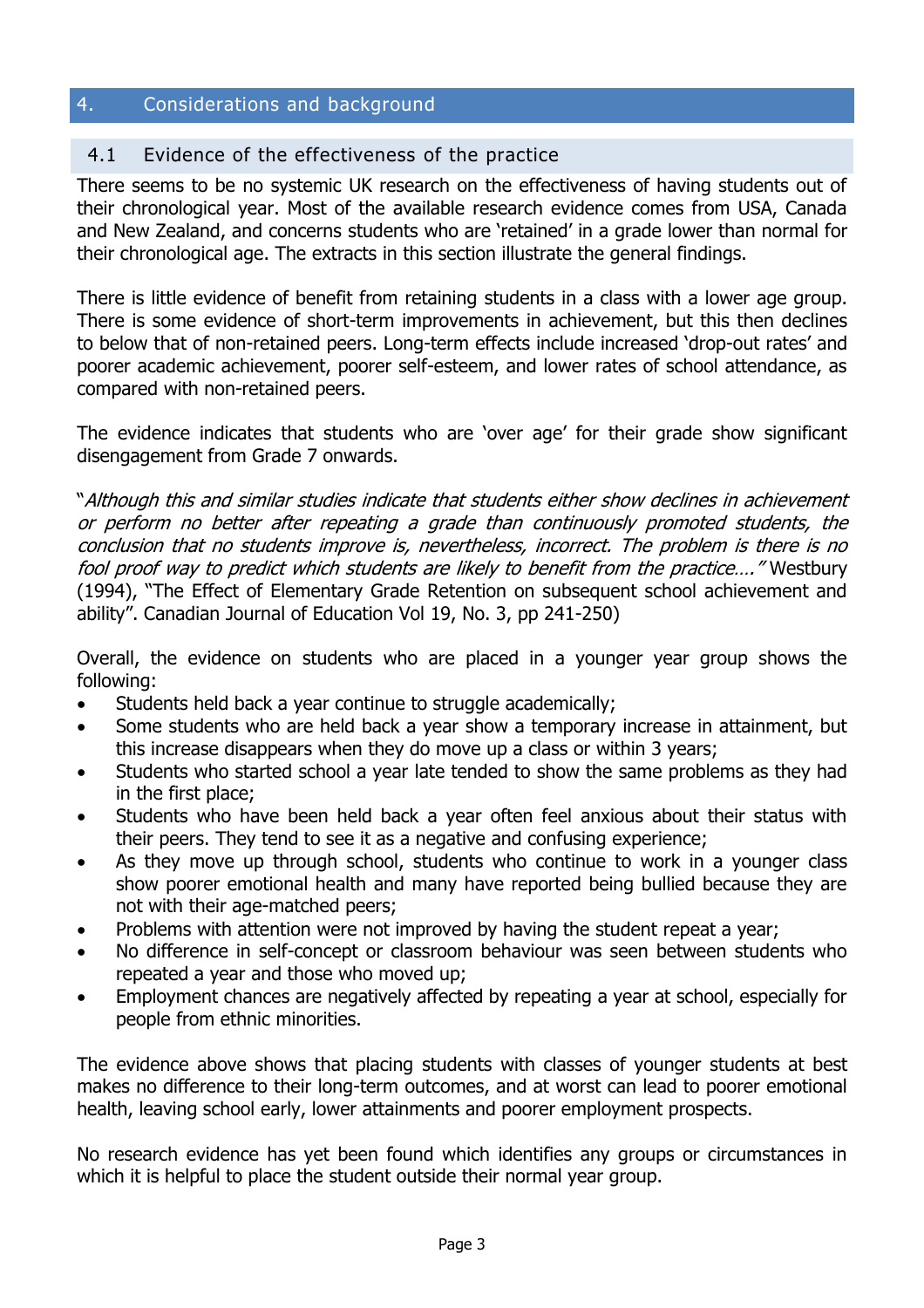However, common sense suggests that there may be some very exceptional situations in which it could be considered as an intervention. For example:

- Students who have missed a lot of school through illness, being abroad or nonattendance;
- Students recently arrived into the UK and need time to adjust to school life here;
- Students with summer birthdays who were born very prematurely and, if born at full term, would have started school with the year group below;
- Students who were born in either August or September who may be more than capable of coping with a move upwards.

The evidence relating to students who have been placed with an older class is very thin. In the absence of specific evidence for this group, it is helpful to consider the issues raised from research about students held back a year, as many of these themes can be applied to students accelerated up a year.

# 4.2 Common justifications

The justification for placing students in a year group other than their chronological age group is commonly one of the following:

- 1. the student has exceptional intellectual skills, is isolated as a learner in their present peer group, and presents major difficulties for teachers in terms of providing appropriate curriculum extension;
- 2. the student has exceptionally delayed intellectual skills, cannot productively engage in group learning tasks, and presents teachers with major difficulties in curriculum differentiation;
- 3. often in association with the point above, the student is very delayed emotionally, cannot make adequate relationships with their peer group, and is at risk of isolation and possible bullying;
- 4. the student has missed a substantial part of a year through illness or for other reasons;
- 5. the student's physical condition or frailty seems to require a less risky environment than that found in classes for their actual age group.

These reasons are frequently linked with strong parental / carer preferences for their child to be placed in an alternative year group.

Reasons 2 and 3 above become particularly significant at the point of phase transfer (nursery to KS1, KS1 to KS2, KS2 to KS3). At these times, schools and parents / carers become anxious that the demands of the next phase will be too onerous for the student to cope with.

But regardless of whether students stay in groups below the correct NC Year, or move ahead of their correct NC Year, being 'out of year' has implications for the student, the school, the family and the CSA. These are considered in the next sections.

## 4.3 Implications for students

## **Placement in an older age group**

Students placed in a year group ahead of their chronological age may well experience more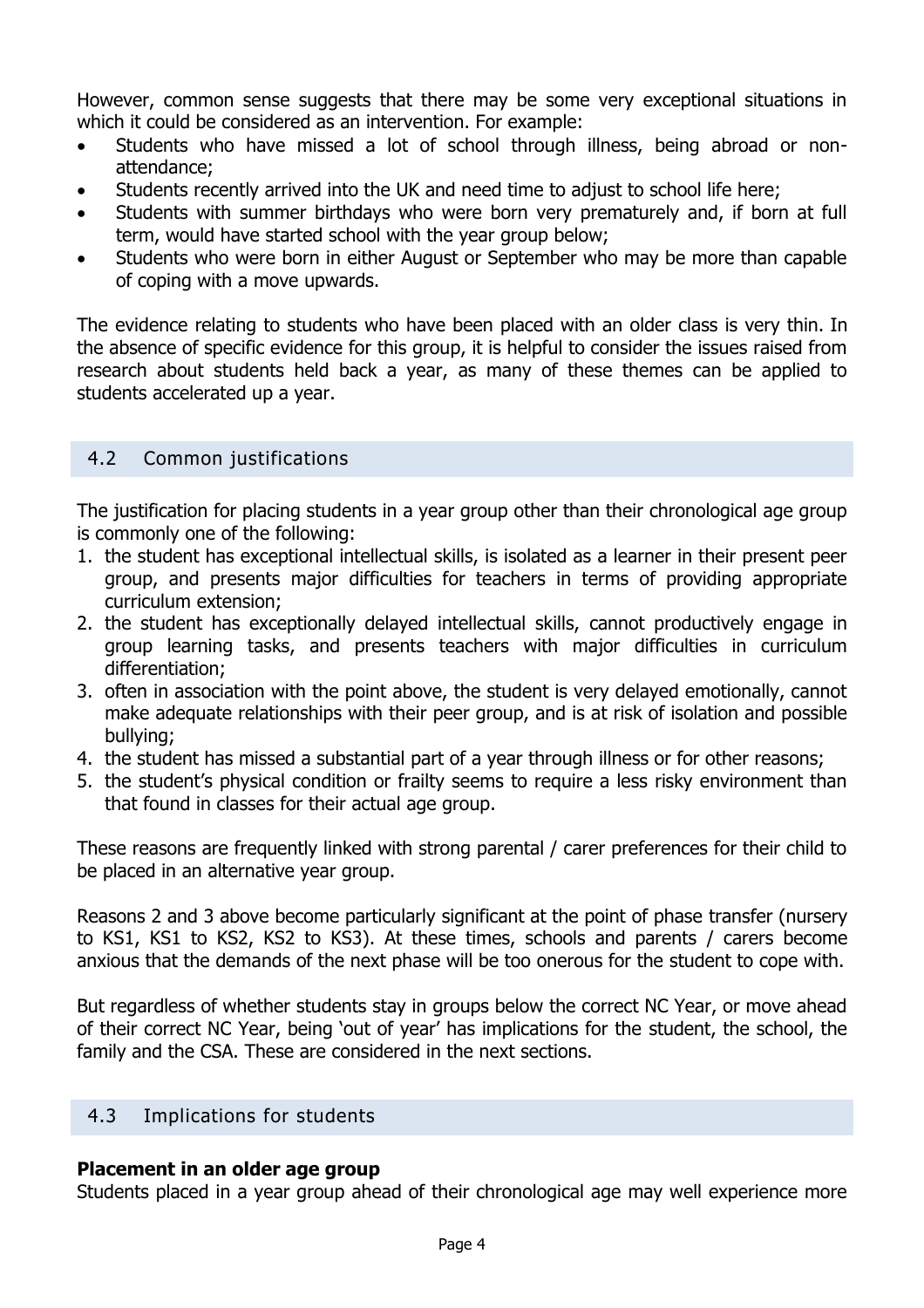stimulation or feel less frustrated in areas where they excel than they would have in their chronological group. On the other hand, they may also face challenges in areas where their strengths and personal resources may be less advanced. In particular, social life in school may be difficult for students whose physical, social and emotional maturity does not match their exceptional intellectual maturity. The emotional consequences of this may be considerable, particularly during adolescence.

However, where students' overall maturity is broadly in line with intellectual maturity, placement a year ahead of chronological age can benefit them. However, it is also the case that an enriched curriculum within the same chronological age group may have similar results and fewer risks.

Once students have transferred to a higher NC Year group, reversing the change is difficult, as it will involve repeating an NC Year. It is therefore important to consider the consequences of a move on important educational milestones that the student will now reach a year or more ahead of the usual age: transfer to the next phase, SATs, GCSEs, and school leaving. It is worth noting that students cannot finish their education at 15 years, and may therefore have to transfer early to a sixth form college or FE college.

The Headteacher, parents / carers and students should meet to discuss the implications of a move an older age group fully, perhaps with the help of relevant outside agencies (where the Headteacher believes it is relevant to do so).

#### **Placement in a younger age group**

There are similar considerations that apply to students kept down one or more years as in those who are moved upwards, though in the opposite direction. A student's strengths and resources are seldom limited uniformly in all areas, and an ambience of generally lower expectations may be a problem. The development of physical, emotional and social skills is especially at risk.

Caution should be exercised about retaining summer-born students in a lower NC Year. These students may have lower attainments and social skills than others in their NC Year simply because they have had less time for teaching and learning. Schools should properly address this within the student's ordinary class, through normal differentiation of the curriculum.

Again, once students are out of the correct NC Year, the change is hard to reverse, and 'leapfrogging' back to the correct NC Year may present them with a difficult and unpleasant experience. If they continue their education in a lower NC Year, they will reach important educational milestones a year late; and in particular, they will be eligible to leave school before they have completed their GCSEs. And if they skip a year, or stay in a lower NC Year and complete their education at the normal school leaving age, they will likely entirely miss the programme of work for a full year of study.

#### **Other considerations**

There are a number of other factors to be taken into account with regard to the practice of moving students out of their chronological year group:

 In terms of admissions, moving students out of their chronological year group may mean that a student in that year group does not get a place, particularly if the school is full;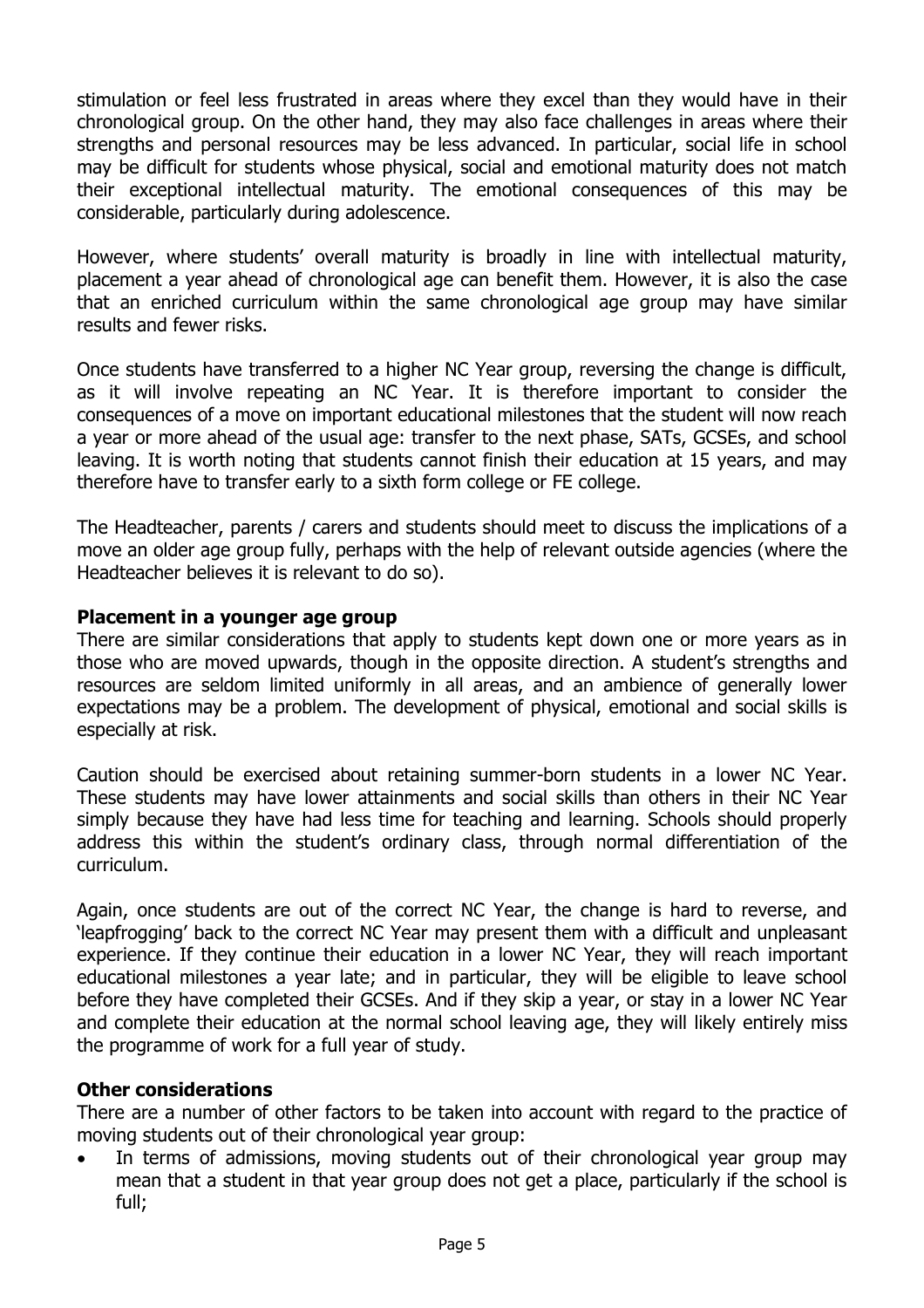- Placing students with statements out of their NC year may have additional costs. If, having 'repeated' an NC Year earlier in school, students with statements stay on an extra year to complete their education, they will need an additional year of funding for their statemented provision;
- There are also implications for students with a statement of SEN who move to an NC Year ahead of their chronological age, and then transfer from school to college a year early. The statutory responsibility for students with a statement of SEN does not end until they are 19 years of age, but the statement lapses if a student attends college before the age of 19. Such students may need special arrangements to attend a sixth form or college of Further Education;
- Access to the curriculum in a school can be affected. It is better practice to differentiate, extend or enrich appropriately.

# 5. Our practice

As shown in section 4, moving students out of NC Year has many potentially undesirable consequences for students and schools. The Trust believes therefore that this must be an action of last resort.

It is the policy of the Trust that our Schools will always try to address a student's needs through a more personalised curriculum, through inclusive practice or through suitable accommodations in classes, subjects or year groups if they present the student with obstacles to learning.

If the student has additional needs that the school is trying to meet through an IEP, PEP or PSP, the school, parents / carers and student should review these plans with the Inclusion Leader and with the help of outside agencies (if relevant), to seek solutions that will not entail a change of NC Year. The Trust and its Schools will also consider what additional resources would help maintain pupils in their correct NC Year.

It is our belief that every child has the right to be educated with his or her peers. The student's school is responsible for addressing the student's individual needs through a personalised and inclusive curriculum that has been appropriately differentiated, extended and / or enriched. As a rule, any proposal to move a student to a different NC Year must detail the specific additional arrangements the school will make that it could not put in place in the student's correct NC Year group, before it will be agreed by the Headteacher.

This practice will only be considered in very exceptional circumstances and will be a decision that is taken by the Headteacher only, though in consultation with the parents / cares, student and relevant outside agencies. In arriving at a decision, the Headteacher should be satisfied that:

- the student's physical maturity is not significantly discrepant from that of students in the NC Year they will join;
- the student's current emotional development and social skills are appropriate to the group they will join;
- after full discussion of all the implications, the parents / carers agree to and support the move;
- after full discussion of all the implications at a level the student is able to understand the student agrees to and supports the move;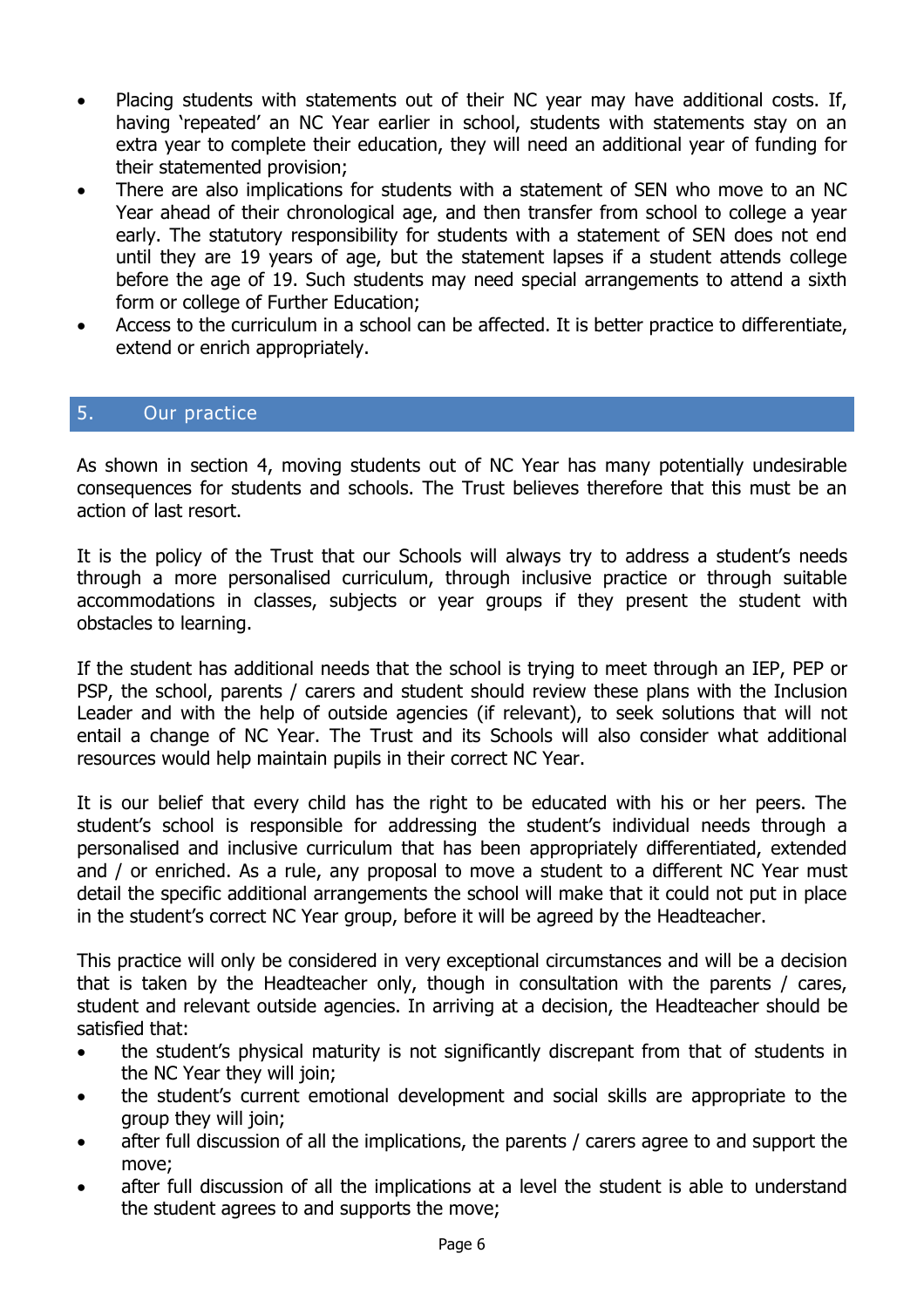there are plans with clear objectives and time scales to manage phase transfers and examinations if appropriate.

In addition:

- for a student to move up a year, the Headteacher must be satisfied that the student demonstrates exceptional intellectual skills and achievement in all subject areas;
- for a student to stay down a year, the student's educational skills across most subject areas should be far below the level usual in their correct NC Year, and there will be evidence that the school's reasonable accommodations and appropriate attempts to personalise the curriculum will be or have been proved to be unsuccessful;
- any student being considered for a move downwards should be the subject of a statement of SEN, and should have an Individual Education Plan (IEP) that specifically includes work on what is needed for them to return to their correct NC Year. The most recent review meeting, attended by parents / carers and student, should include an endorsement of any proposal to move the student out of chronological age group.

If a student is to move down a year, the following must be considered in the planning:

- students will not remain below their correct NC Year indefinitely. They will return to their correct NC Year as quickly as is possible, and normally by the end of the Key Stage. Only in exceptional circumstances will students remain below their correct NC Year for longer;
- while a student is out of year, the curriculum will need to be radically different in targets, delivery and support to enable more rapid progress in those areas critical to successful return to the correct year group. The purpose will be to ensure that the child makes rapid progress and that that progress can be maintained even after the period of placement out of year.

Before the move the Headteacher of the School in which the student will go down or up a year will work in consultation with parents / carers and outside professionals should formulate a clear curriculum plan. This should include plans for the following:

- What will happen if the child makes exceptional progress (i.e. they decrease the "gap" between them and their age peers)?
- What will happen if the make average progress (i.e. the gap between them and their age peers remains the same)?
- What happens if they continue to make slow or slower progress (i.e. they fall behind their classmates in the lower NC Year)?
- What needs to happen when the child transfers to another school at phase transfer? (The plan should take account of the policy of the receiving school);
- What will happen at school-leaving age (if appropriate)?
- How, and by whom, will provision and progress be monitored and reviewed?

After making any decision on moving a child out of their chronological year group, the Headteacher will write to the parent(s) / carer(s) with a full justification for the decision.

If parents / carers have requested that their child is placed outside the chronological year group (either when applying to a new school or within the School already being attended) and this is refused by the Headteacher, parents / carers have the statutory right under section 2.17 of the School Admissions Code to make an appeal. If parents/carers wish to lodge an appeal, they should read the guidance and complete the relevant appeal form available on the Suffolk County Council website: http://www.suffolk.gov.uk/children-families